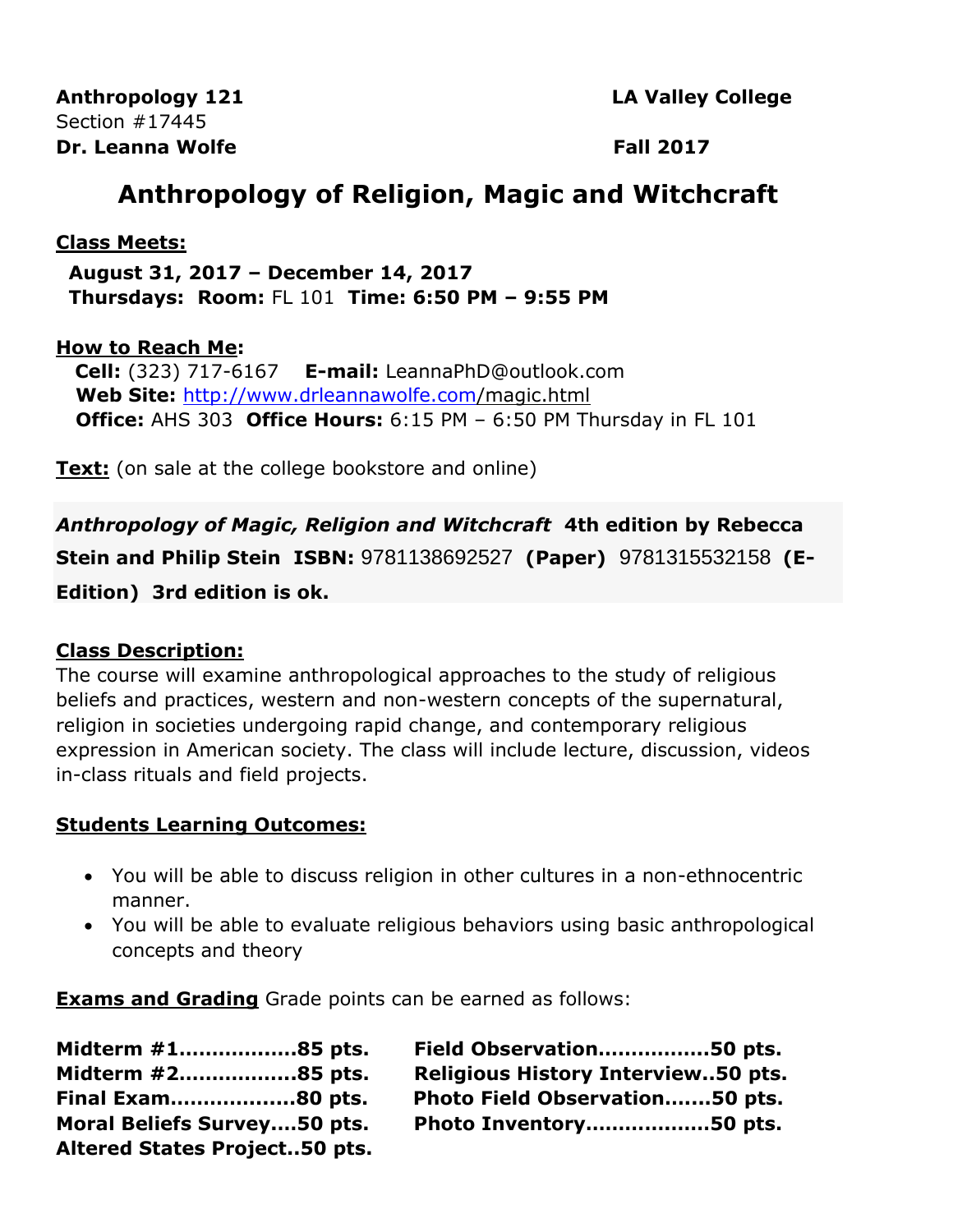**Gold Option:** (for students who would like to try for an A)

Your grade will be based on **three exams** (two midterms and one final) and **three 50-point projects**. The maximum available points is **400**. Grades will be assigned as follows:

## **A: 370+ pts. B: 325 - 369 pts. C: 270 - 324 pts. D: 210-269 pts.**

**Silver Option:** (for busy students who want to pass the class)

Your grade will be based on **three exams** (two midterms and one final and **two 50-point projects**. The maximum available points is **350**. Grades will be assigned as follows:

## **A: 325+ pts. B: 280 - 324 pts. C: 225 - 279 pts. D: 165-224 pts.**

**Bronze Option:** (for super busy students)

Your grade will be based on **three exams** (two midterms and one final) and **one 50-point project**. The maximum available points is **300**. Grades will be assigned as follows:

## **A: 290+ pts. B: 250 - 289 pts. C: 200 - 249 pts. D: 140-199 pts.**

**Exams:** Exams are based on readings, class activities (discussions, videos, rituals). Midterm exams include two essays and all exams have objective questions (true/false, multiple choice, matching).Bring 2 sheets of blank paper, a #2 pencil and an 882 scantron.

**Plagiarism:** Cheating on exams, improperly citing sources and turning in written work that you did not personally research and write are all examples of plagiarism. They are not allowed in this class and can result in being suspended from Valley College. Ask for help before resorting to these unsavory activities!

**Cell Phones and Beepers:** Please SILENCE these in the classroom! Plan on focusing your full attention on class activities including avoiding texting, Facebook, Instagram, SnapChat, Pinterest, and engaging in off-topic Internet surfing.

**Accommodation / Access:** If you are a student with a disability requiring classroom accommodations, and have not contacted SSD, do so in a timely manner. SSD is located in the Student Services Annex, Room 175 or call SSD at (818) 947-2681 or TTD (818) 947-2680 to meet with a SSD counselor. If SSD has already sent the memo to instructor confirming accommodations required by student for this class, please meet with me to discuss arrangements.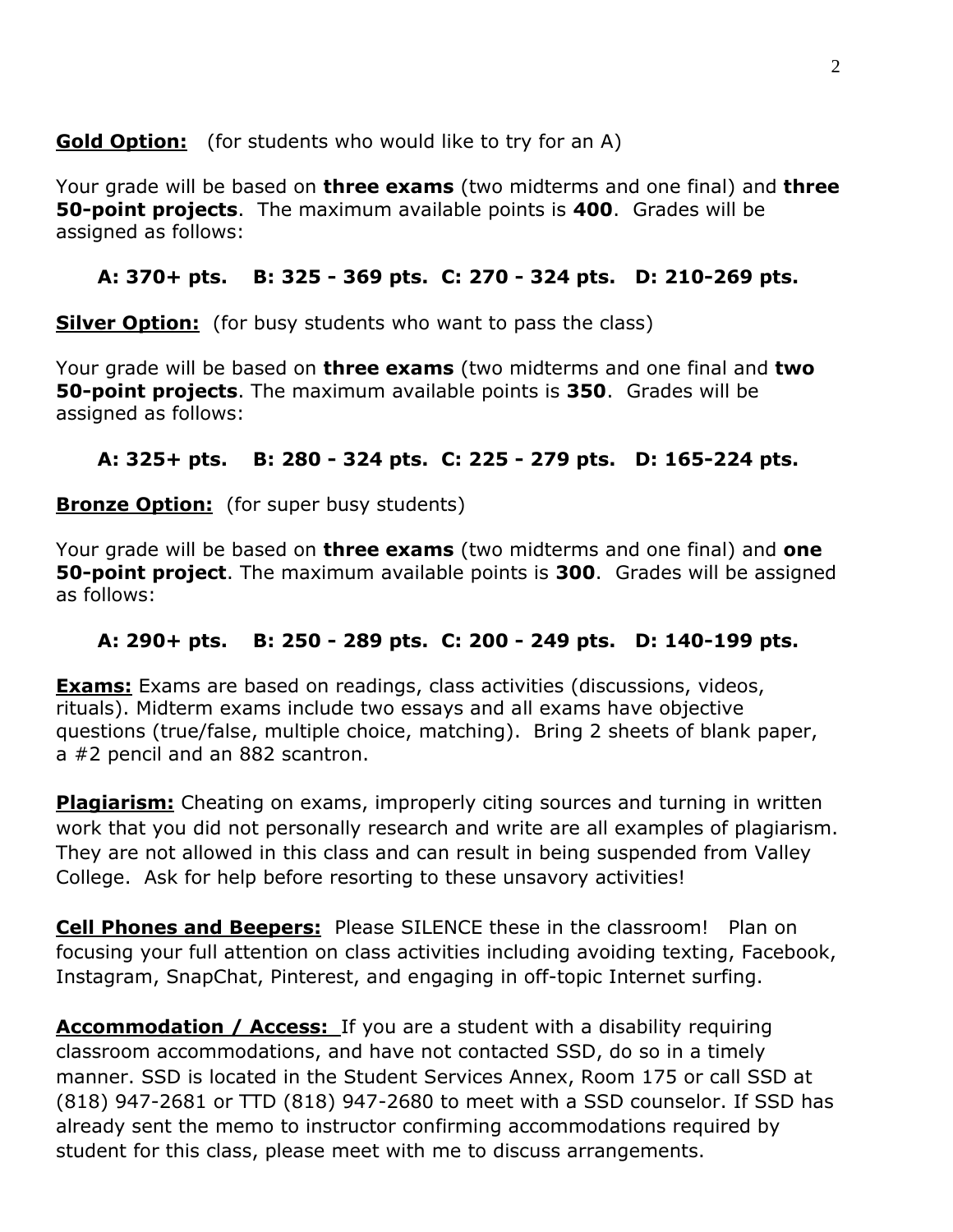**Sheriff:** For issues related to campus security, the Sheriffs Office is open 24/7 and can be reached at (818)947-2911.

**Tutoring:** In person and online tutoring are available to all students. For more information go to [www.lavc.edu/tutor.](http://www.lavc.edu/tutor) Internet tutoring can be accessed via Canvas by clicking "net Tutor."

**Extra Credit:** A maximum of 40 extra credit points can be earned. You can receive 5 extra credit points for participating on a religious history panel, and/or doing an oral report on your field observation, photo field observation, photo inventory, altered states project or moral beliefs survey. You can do additional class projects (25 points per project) or go to museum exhibitions (listed under class links) for 10 points per exhibition.

### **Course Outline**

AMRW: Anthropology of Magic, Religion & Witchcraft Additional Readings are in **Bold—**links for these are on the class website

| <u>Week</u> | <u>Day</u> | <b>Reading</b>                                                                                                                                                                                                                                                                                       | <u>Topic</u>                   |
|-------------|------------|------------------------------------------------------------------------------------------------------------------------------------------------------------------------------------------------------------------------------------------------------------------------------------------------------|--------------------------------|
| 1           | 8/31       | $AMRW -ch.1$<br><b>Video:</b> Festival                                                                                                                                                                                                                                                               | Introductions                  |
|             |            | <b>Slide Show:</b> Kumbha Mela<br><b>Slide Show:</b> Moscow and St. Petersburg                                                                                                                                                                                                                       | Defining Religion              |
| 2           | 9/7        | AMRW-ch. 2<br>$AMRW$ -ch. 3<br><b>Video:</b> The Asmat of New Guinea<br><b>Slide Show: New Guinea Sing Sing</b><br><b>PLAN CLASS RITUAL</b>                                                                                                                                                          | Mythology<br>Religious Symbols |
| 3           | 9/14       | $AMRW$ -ch. 4<br>Ritual<br><b>Is God An Accident?</b><br>The Evolution of the God Gene<br><b>The Adaptive Value of Religious Ritual</b><br><b>Prayer and Healing</b><br><b>Slide Show: Negotiating Ethnicity in Malaysia</b><br><b>RELIGIOUS HISTORY PANELS</b><br><b>Video:</b> Secrets of Psychics |                                |
| 4           | 9/21       | <b>HOLIDAY - ROSH HASHANNAH - NO CLASS</b><br>Please Watch: Video: Kidnapped by UFOs                                                                                                                                                                                                                 |                                |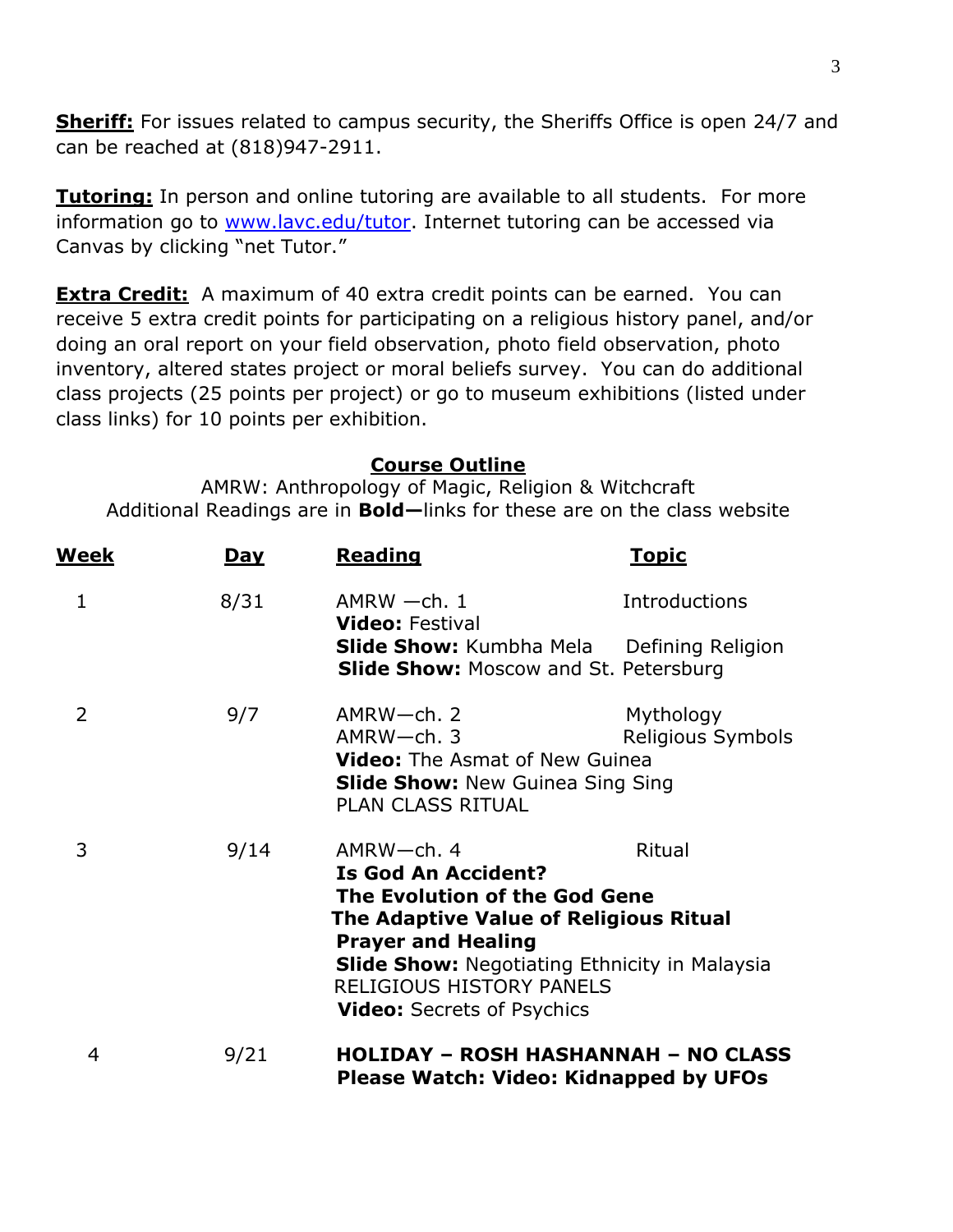| <u>Week</u> | <u>Day</u> | <b>Reading</b>                                                                                                                                                                                                                                                                                                                                                         | <u>Topic</u>                                                                                                                                                                                                |
|-------------|------------|------------------------------------------------------------------------------------------------------------------------------------------------------------------------------------------------------------------------------------------------------------------------------------------------------------------------------------------------------------------------|-------------------------------------------------------------------------------------------------------------------------------------------------------------------------------------------------------------|
| 5<br>Man    | 9/28       | <b>CLASS RITUAL</b><br><b>Why Is Religion Natural?</b><br><b>Close Encounters of the Facial Kind</b><br><b>Slide Show: Burning Man</b><br><b>Video:</b> Gift Society and Basic Income<br>Video: Five Insane Burning Man Facts                                                                                                                                          | <b>You Are What You Eat: Health Food Movement</b><br><b>Video:</b> Burning Man Pastiche Burning Man<br><b>Researching LW11</b> Sex (and Drugs) at Burning                                                   |
|             |            | <b>Burning Woman (blog)</b><br>MIDTERM #1 REVIEW                                                                                                                                                                                                                                                                                                                       |                                                                                                                                                                                                             |
| 6           | 10/5       | MIDTERM #1                                                                                                                                                                                                                                                                                                                                                             | <b>The Initiation of a Maasai Warrior</b> Circumcision<br><b>Video:</b> Rites of Passage: Xhosa Male Circumcision<br><b>Circumcision: Rite of Passage or Violation?</b><br>RELIGIOUS HISTORY INTERVIEW DUE! |
| 7           | 10/12      | $AMRW$ -ch. 5<br><b>Altered States</b><br><b>Slide Show:</b> Yemanja Festival in Brazil<br><b>Psychedelics and Religious Experience Drugs</b><br><b>Alcohol in the Western World</b><br><b>History of Peyotism and the Peyote Church</b><br><b>The Sound of Rushing Water</b><br><b>Video:</b> Red Road: Peyote Rituals, Mexico<br>FIELD OBSERVATION DUE! Oral Reports |                                                                                                                                                                                                             |
| 8           | 10/19      | $AMRW$ -ch. 6<br>Discovering the Way of the Shaman<br>Video: Shamans of the Amazon<br><b>Slide Show: Religion in India</b>                                                                                                                                                                                                                                             | <b>Religious Specialists</b><br><b>ALTERED STATES PROJECT DUE! Oral Reports</b>                                                                                                                             |
| 9           | 10/26      | PLAN DAY OF THE DEAD RITUAL<br>AMRW-ch. 7<br><b>Baseball Magic</b><br><b>Video:</b> Strange Beliefs<br><b>Slide Show: Berlin and Amsterdam</b><br><b>PHOTO FIELD OBSERVATION DUE!</b>                                                                                                                                                                                  | Magic and Divination<br>Oral Reports                                                                                                                                                                        |